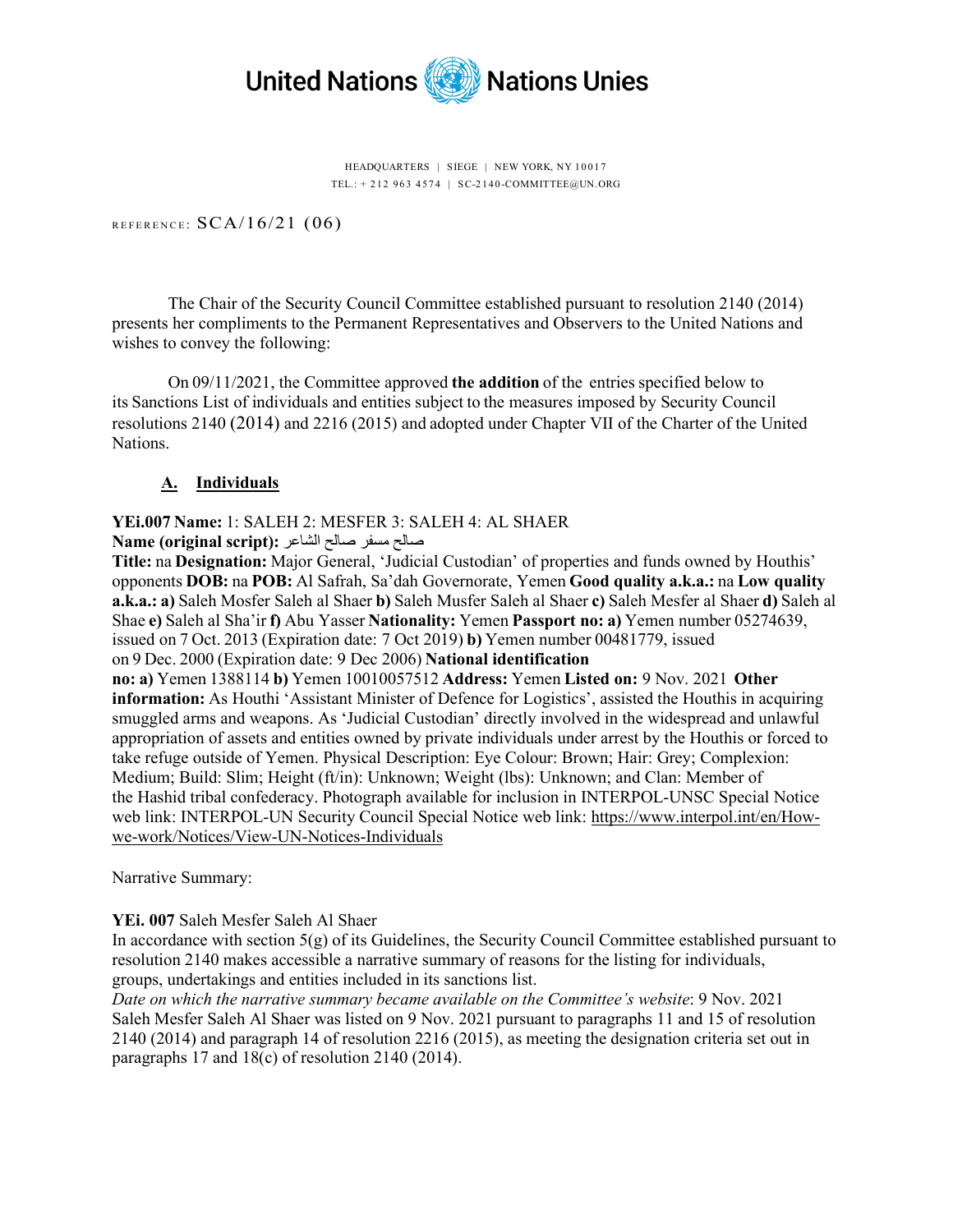Saleh Mesfer Saleh Al Shaer has engaged in acts and provided support for acts that threaten the peace, security and stability of Yemen, including directing acts that violate applicable international humanitarian law in Yemen.

#### *Additional information:*

With reference to the UN Panel of Experts' Statement of Case of 28 August 2019, Saleh Mesfer Saleh Al Shaer has engaged in acts that threaten the peace, security, and stability of Yemen thereby meeting the criteria for designation as laid out in Paragraph 17 of Resolution 2140 (2014). Serving as the Houthis' Assistant Minister of Defence for Logistics, Saleh Mesfer Saleh Al Shaer assisted the Houthis in acquiring smuggled arms and weapons. He is also listed in connection with his direct involvement since early 2018 in the widespread and unlawful appropriation of assets and entities owned by private individuals under arrest by the Houthis or forced to take refuge outside of Yemen, in his capacity as 'Judicial Custodian' and in violation of international humanitarian law. Al Shaer has used his authority and a Sana'a based network comprising members of his family, a special criminal court, the national security bureau, the central bank, the registrar services of the Yemeni Ministry of Trade and Industry, and some private banks in order to arbitrarily dispossess selected private individuals and entities of their wealth without any due judicial process or a possibility of redress.

### **YEi.008 Name:**1: MUHAMMAD 2: ABD AL-KARIM 3: AL-GHAMARI 4: na

### محمد عبدالكریم الغماري**: (script original (Name**

**Title:**na**Designation:**Major General, Houthi Chief of General

Staff **DOB:**1979**POB:**Izla Dhaen, Wahha District, Hajjar Governorate, Yemen **Good quality a.k.a.:**na**Low quality a.k.a.:**Mohammad Al-Ghamari born 1984**Nationality:**Yemen**Passport no:**na**National identification no:**na**Address:**Yemen **Listed on:**9 Nov. 2021**Other information:** Houthi Military Chief of General Staff, plays the leading role in orchestrating the Houthis' military efforts that are directly threatening the peace, security and stability of Yemen, including in Marib, as well as cross-border attacks against Saudi Arabia. Photograph available for inclusion in INTERPOL-UN Security Council Special Notice web link: INTERPOL-UN Security Council Special Notice web link: [https://www.interpol.int/en/How-we-](https://www.interpol.int/en/How-we-work/Notices/View-UN-Notices-Individuals)work/Notices/View-UN-Notices-Individuals

Narrative Summary:

## **YEi. 008** Muhammad Abd Al-Karim Al-Ghamari

In accordance with section  $5(g)$  of its Guidelines, the Security Council Committee established pursuant to resolution 2140 makes accessible a narrative summary of reasons for the listing for individuals, groups, undertakings and entities included in its sanctions list.

*Date on which the narrative summary became available on the Committee's website*: 9 Nov. 2021 Muhammad Abd Al-Karim Al-Ghamari was listed on 9 Nov. 2021 pursuant to paragraphs 11 and 15 of resolution 2140 (2014) and paragraph 14 of resolution 2216 (2015), as meeting the designation criteria set out in paragraph 17 of resolution 2140 (2014).

Muhammad Abd Al-Karim Al-Ghamari has engaged in acts and provided support for acts that threaten the peace, security and stability of Yemen.

## *Additional information:*

Al-Ghamari is listed for his involvement in and leadership of Houthi military campaigns that threaten the peace, security, and stability of Yemen thereby meeting the criteria for designation as laid out in Paragraph 17 of Resolution 2140 (2014). Al-Ghamari, as Houthi Military Chief of General Staff, plays the leading role in orchestrating the Houthis' military efforts that are directly threatening the peace, security and stability of Yemen, as well as cross-border attacks against Saudi Arabia. He most recently took charge of the large-scale Houthi offensive against Yemeni government-held territory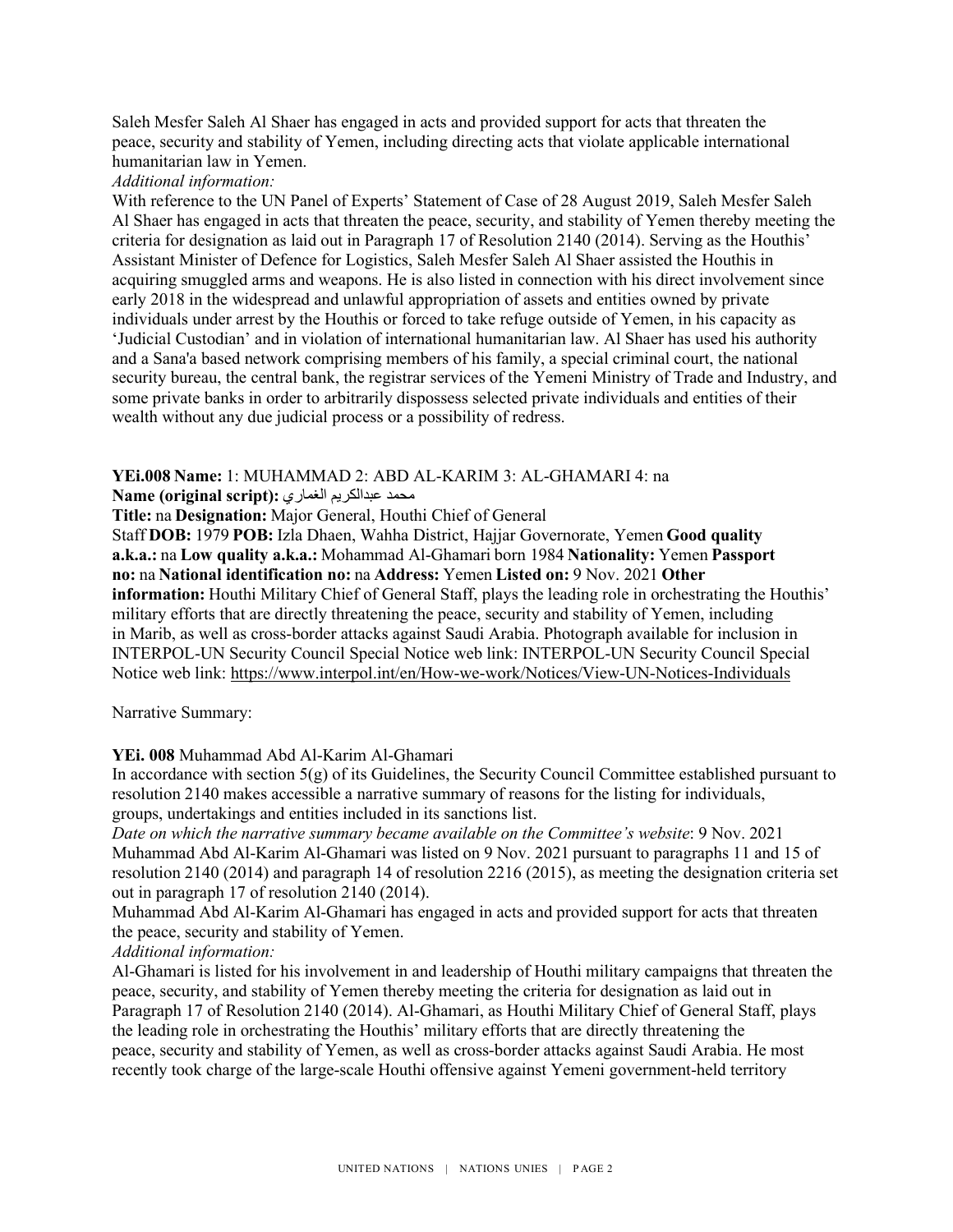in Marib governorate. The Marib offensive is exacerbating Yemen's humanitarian crisis, as it puts approximately one million vulnerable internally displaced people at risk of being displaced yet again, lead to the deaths of civilians, and is triggering broader escalation of the conflict.

-Al Estiklal profile- "Muhammad Al-Ghamari; The Houthi Leader Who Conveyed The Iranian 'Revolutionary Guards' Experience To Yemen" [\(https://www.alestiklal.net/en/view/8824/muhammad](https://www.alestiklal.net/en/view/8824/muhammad-al-ghamari-the-houthi-leader-who-conveyed-the-iranian-revolutionary-guards-experience-to-yemen)-al[ghamari-the-houthi-leader-who-conveyed-the-iranian-revolutionary-guards-](https://www.alestiklal.net/en/view/8824/muhammad-al-ghamari-the-houthi-leader-who-conveyed-the-iranian-revolutionary-guards-experience-to-yemen)experience-to[yemen\)](https://www.alestiklal.net/en/view/8824/muhammad-al-ghamari-the-houthi-leader-who-conveyed-the-iranian-revolutionary-guards-experience-to-yemen) *[accessed on 19/Oct/21]*

-Al Mashhad al-Yemeni (Arabic)- "Insurgency Leader Al-Huthi Appoints Prominent Commander To Lead Fighting in Al Hudaydah" ([https://www.almashhad](https://www.almashhad-alyemeni.com/print%7E136875)[alyemeni.com/print~136875](https://www.almashhad-alyemeni.com/print%7E136875)) *[accessed on 19/Oct/21]*

-Al Mashhad al-Yemeni (Arabic)- Arabic report on appointment of al-Ghamari as "Commander in Chief" in Marib [\(https://www.almashhad-](https://www.almashhad-alyemeni.com/195498)alyemeni.com/195498) *[accessed on 19/Oct/21]*

-Al Manar TV-  "Yemeni Chief of Staff: Ready for Long-Term War with Saudi-led Coalition States" [\(http://english.manartv.com.lb](http://english.manartv.com.lb/842052)/842052) *[accessed on 19/Oct/21]*

-Al Marjie (Arabic)- Profile of al-Ghamari- h[ttps://www.almarjie](https://www.almarjie-paris.com/1479)-paris.com/1479 *[accessed on 19/Oct/21]*

- Al Jazeera – "Houthis say they attacked Aramco, Patriot targets in Saudi Arabia"

([https://www.aljazeera.com/news/2021/4/15/yemens](https://www.aljazeera.com/news/2021/4/15/yemens-houthis-say-attacked-aramco-patriot-targets-in-jazan)-houthis-say-attacked-aramco-patriot-targets-inj[azan\)](https://www.aljazeera.com/news/2021/4/15/yemens-houthis-say-attacked-aramco-patriot-targets-in-jazan) *[accessed on 19/Oct/21]*

-Human Rights Watch- "Houthi Landmines Kill Civilians, Block Aid"

[\(https://www.hrw.org/news/2019/04/22/yemen-houthi-landmines-kill-civilians-block-aid\)](https://www.hrw.org/news/2019/04/22/yemen-houthi-landmines-kill-civilians-block-aid) *[accessed on 19/Oct/21]*

-The Missile War in Yemen: Report by Center for International and Strategic Studies

[\(https://www.csis.org/analysis/missile-war-yemen-1\)](https://www.csis.org/analysis/missile-war-yemen-1) *[accessed on 19/Oct/21]*

-Mines And IEDs Employed By Houthi Forces On Yemen's West Coast: Report by Conflict Armament Research [\(https://www.conflictarm.com/dispatches/mines-and-ieds-employed-by-houthi-forces-on](https://www.conflictarm.com/dispatches/mines-and-ieds-employed-by-houthi-forces-on-yemens-west-coast/)[yemens-west-coast/\)](https://www.conflictarm.com/dispatches/mines-and-ieds-employed-by-houthi-forces-on-yemens-west-coast/) *[accessed on 19/Oct/21]*

**YEi.009 Name:**1: YUSUF 2: AL-MADANI 3: na 4: na

**Name (original script):**المداني یوسف

**Title:**Major General **Designation:**Commander of the Houthi's Fifth Military

Region **DOB:**1977**POB:**Muhatta Directorate, Hajjah Province, Yemen **Good quality a.k.a.:**na**Low quality a.k.a.:**na**Nationality:**Yemen**Passport no:**na**National identification** 

**no:**na**Address:**Yemen **Listed on:** 9 Nov. 2021**Other information:**A prominent leader of Houthi forces and commander of forces in Hudaydah, Hajjah, Al Mahwit, and Raymah, Yemen – threatening the peace, security, and stability of Yemen. As of 2021, Al-Madani was assigned to the offensive targeting Marib. Photograph available for inclusion in INTERPOL-UN Security Council Special Notice web link: INTERPOL-UN Security Council Special Notice web link: [https://www.interpol.int/en/How](https://www.interpol.int/en/How-we-work/Notices/View-UN-Notices-Individuals)we-work/Notices/View[-UN-Notices-Individuals](https://www.interpol.int/en/How-we-work/Notices/View-UN-Notices-Individuals)

Narrative Summary:

# **YEi. 009** Yusuf Al-Madani

In accordance with section  $5(g)$  of its Guidelines, the Security Council Committee established pursuant to resolution 2140 makes accessible a narrative summary of reasons for the listing for individuals, groups, undertakings and entities included in its sanctions list.

*Date on which the narrative summary became available on the Committee's website*: 9 Nov. 2021